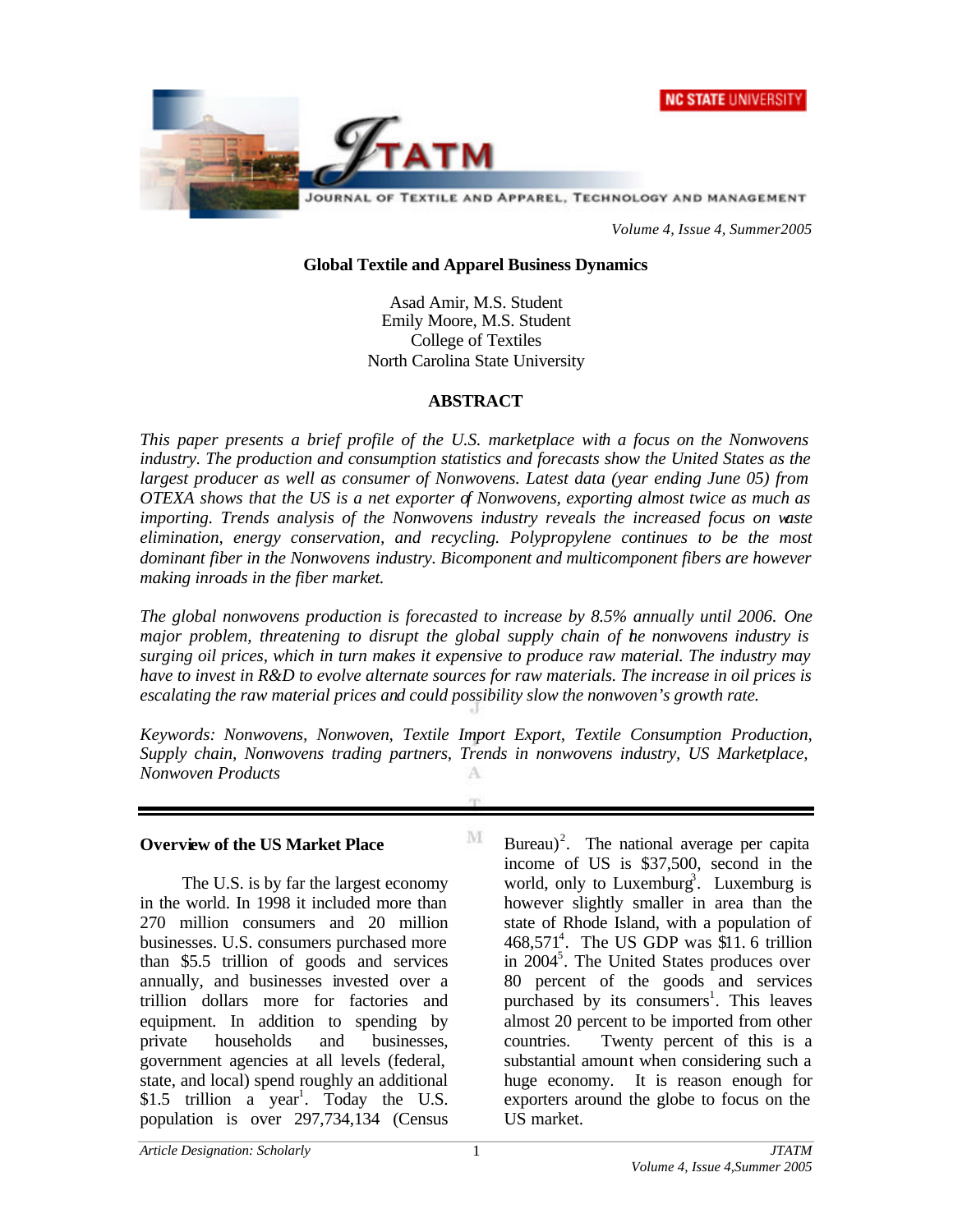In the case of textiles and apparel, the interest is further aroused because the US imports more goods in this sector than it produces locally. Today the apparel imports account for an astronomical 96% of total market size. The production and shipments for apparel for the first quarter of 2005 are

valued at  $3,678.9$  million dollars<sup>6</sup> (see Table 1 in appendix for explanation). US apparel sales exceeded 182 billion dollars in year  $2000'$ . . Below is an analysis of the strengths, weaknesses, opportunities and threats faced by the US textile and apparel industry.

#### **The SWOT Analysis of US textile and apparel industry**

|  |  | Table 1: SWOT Analysis of US textile and apparel industry |  |
|--|--|-----------------------------------------------------------|--|
|  |  |                                                           |  |

| Weaknesses                                                 |
|------------------------------------------------------------|
|                                                            |
| Consumer demand for lower prices                           |
|                                                            |
| Low profitability                                          |
|                                                            |
|                                                            |
| Inflexibility                                              |
|                                                            |
|                                                            |
| Many companies lack global vision                          |
|                                                            |
| Intra industry competition means market get flooded easily |
|                                                            |
| Inaccessibility of the markets of developing countries     |
|                                                            |
| Focus on commodity products instead of specialty products  |
| <b>Threats</b>                                             |
|                                                            |
| Elimination of quotas in 2005                              |
|                                                            |
| Intense international competition                          |
| Deterioration of domestic market in favor of imports       |
|                                                            |
| Govt. reluctance to enforce trade laws                     |
|                                                            |
| Growing volume of transshipments                           |
|                                                            |

Source: Erin Dodd Parrish, Nancy L Cassill, William Oxenham; *Opportunities in the international textile and apparel marketplace for niche markets*. Journal of Fashion Marketing and Management. Bradford: 2004. Vol. 8, Iss. 1; p. 41<sup>8</sup>

#### **Overview of the nonwoven industry**

M

#### **Market description**

The nonwoven fabrics industry is one of the fastest growing sectors of the textile business, becoming an integral part of the American economy and everyday life. The nonwoven industry has grown to present a broad array of "engineered" products that are driven by high-speed, low-cost, innovative, value-added processes. Nonwovens have barriers to imports because of high capital & low labor requirements. The high volume and low cost of the nonwoven goods make imports quite

unattractive economically (B. Pourdeyhimi  $2004)$ <sup>9</sup>. The production of nonwoven fabrics requires a substantial capital investment and a relatively small workforce; therefore, it is not an attractive industry for developing countries where finding employment for numerous people is a prime objective. This category requires sophisticated, electronically controlled machinery and highly trained fabric engineers. In almost all cases where nonwoven fabrics can be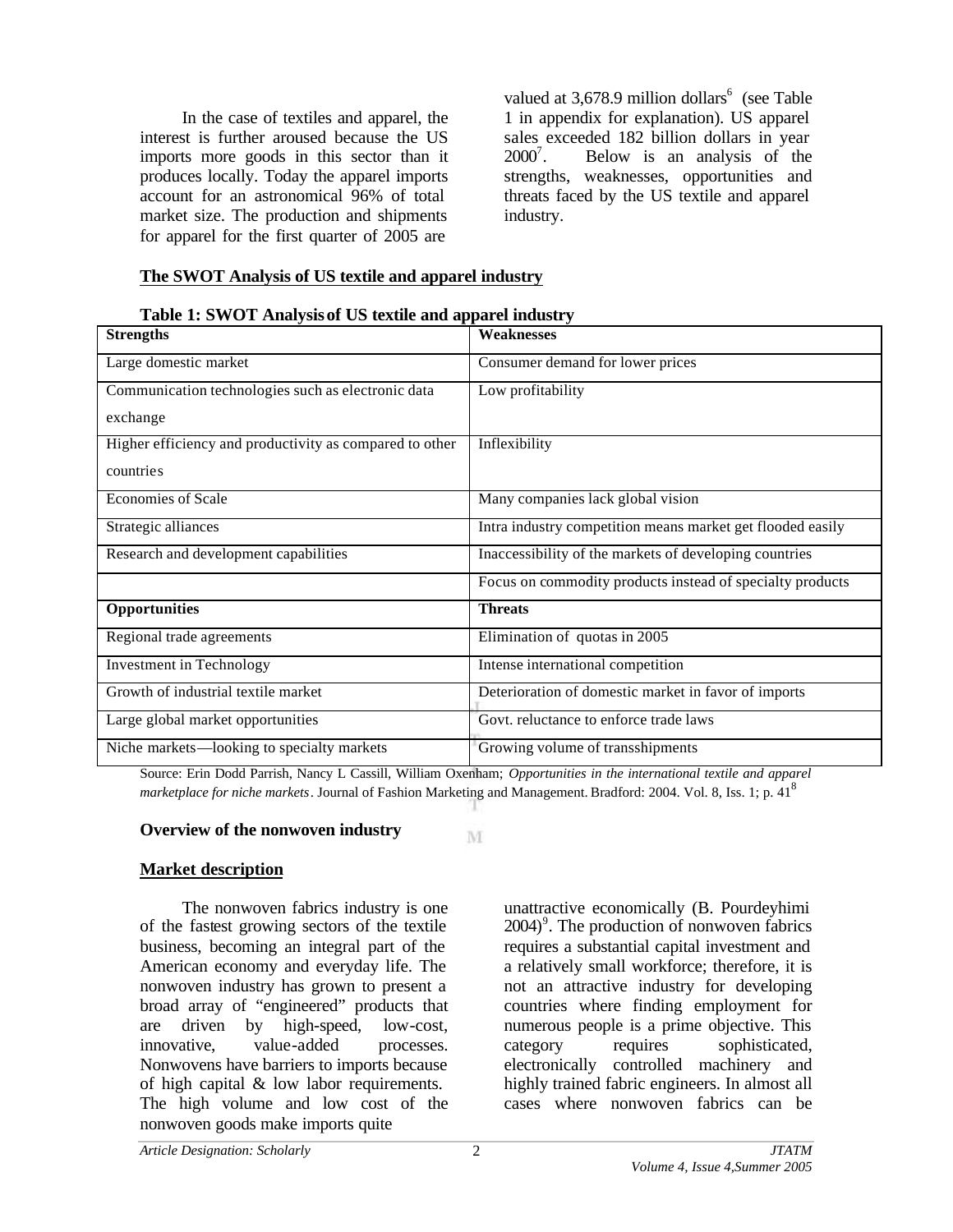substituted for woven and knitted fabrics, the result is a less expensive product.

## **US Nonwovens Market**

The US is the largest market for nonwovens production, and is growing at a considerable rate. The US industry leads the world in nonwovens technology, production and consumption. It is composed of over 550 firms that employ more than 160,000 people. These firms have combined annual sales of over 40 billion dollars. The typical

US nonwovens firm is small, has a median employment of about 75, and annual sales of about 7.5 million dollars. Core nonwovens firms are located primarily in 32 states and the District of Columbia (Pourdeyhimi,  $2004)^9$ . . However, manufacturing of nonwoven fabrics is segmented by geographical areas within the US, indicated by the table below. It is also apparent from the table that the state of North Carolina is dominant in the nonwovens industry.

|                       | Value of product shipments (\$1,000) |         |
|-----------------------|--------------------------------------|---------|
| United states         | 2002                                 | 3201452 |
|                       | 1997                                 | 2784259 |
| California            | 2002                                 | 29879   |
|                       | 1997                                 | N       |
| Georgia               | 2002                                 | 315724  |
|                       | 1997                                 | 289311  |
| Massachusetts         | 2002                                 | 74313   |
|                       | 1997                                 | 58507   |
| New York              | 2002                                 | 47004   |
|                       | 1997                                 | 56869   |
| <b>North Carolina</b> | ×.<br>2002                           | 745933  |
|                       | 1997                                 | 635366  |
| Ohio                  | 2002                                 | 16210   |
|                       | 1997                                 | N       |
| Pennsylvania          | 2002                                 | 22631   |
|                       | 1997                                 | N       |
| South Carolina        | 2002                                 | 319465  |
|                       | 1997                                 | 432839  |
| Wisconsin             | 2002                                 | 138995  |
|                       | 1997                                 | 131950  |

**Table 2: Nonwoven Fabrics (NAICS 3132301). Value of product shipments**

Source: U.S. Census Bureau, 2002 Economic Census. (2004, December). Nonwoven Fabric Mills: 2002. Retrieved on September 8, 2005 from : http://www.census.gov/prod/ec02/ec0231i313230t.pdf

North Carolina has the la rgest number of core nonwovens firms in the US, doubling the amount of firms the next ranked state has. Forty of North Carolina's

100 counties have at least one commercial nonwoven related facility located in them (Pourdeyhimi  $2004$ )<sup>9</sup>.

3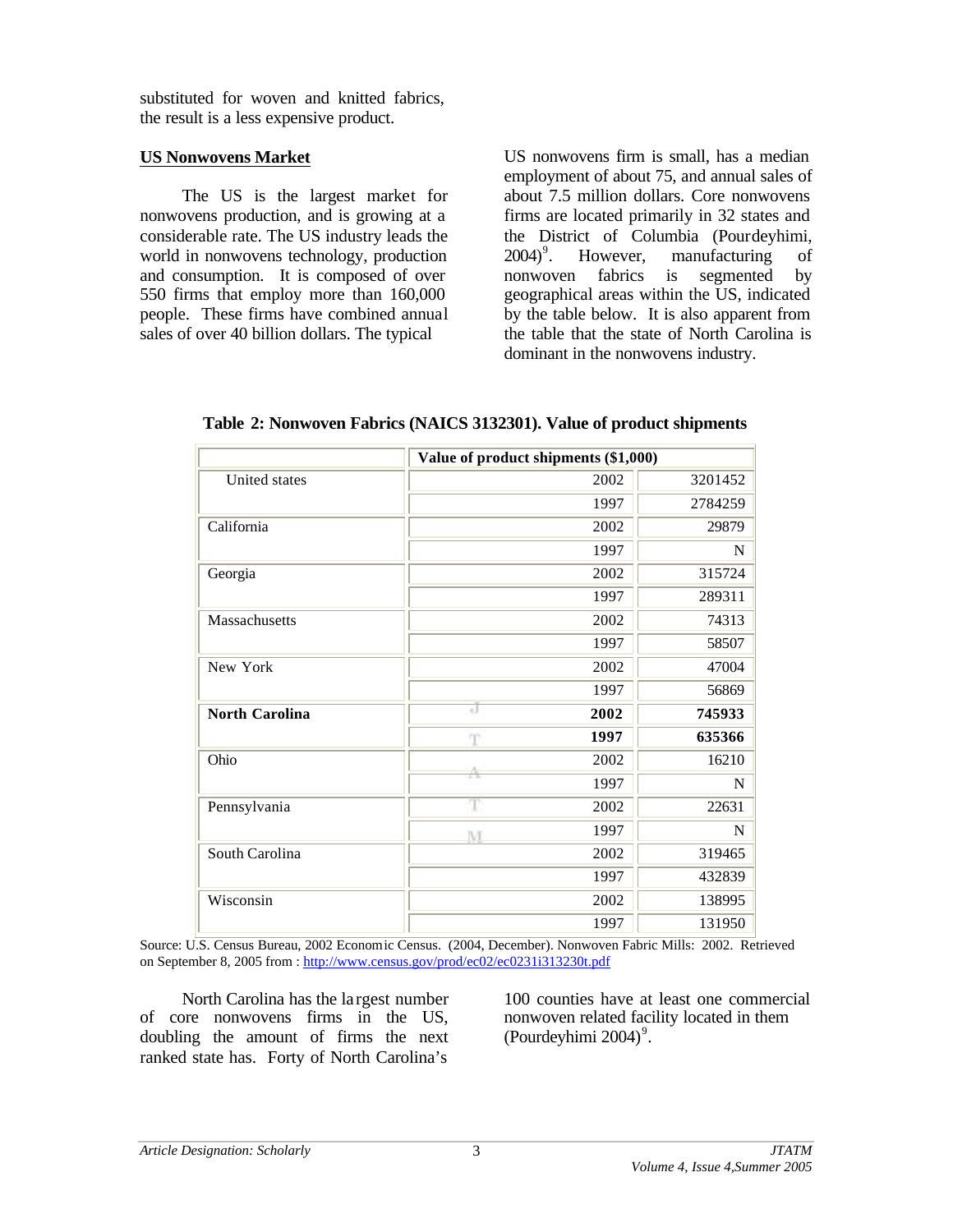

Source: Pourdeyhimi, Behnam (2004, December). Directions in Nonwovens Technology. Nonwovens Cooperative Research Center.

#### **Production and Consumption**

Nonwovens are consumed globally, but a great deal of this consumption is concentrated right here in the United States, as represented by the data in the table below. This, however, is expected to change as

developing countries become increasingly developed. Becoming more developed will create the opportunity for them to produce nonwovens and at an affordable price. As this occurs, developing countries will gain access to more nonwovens products.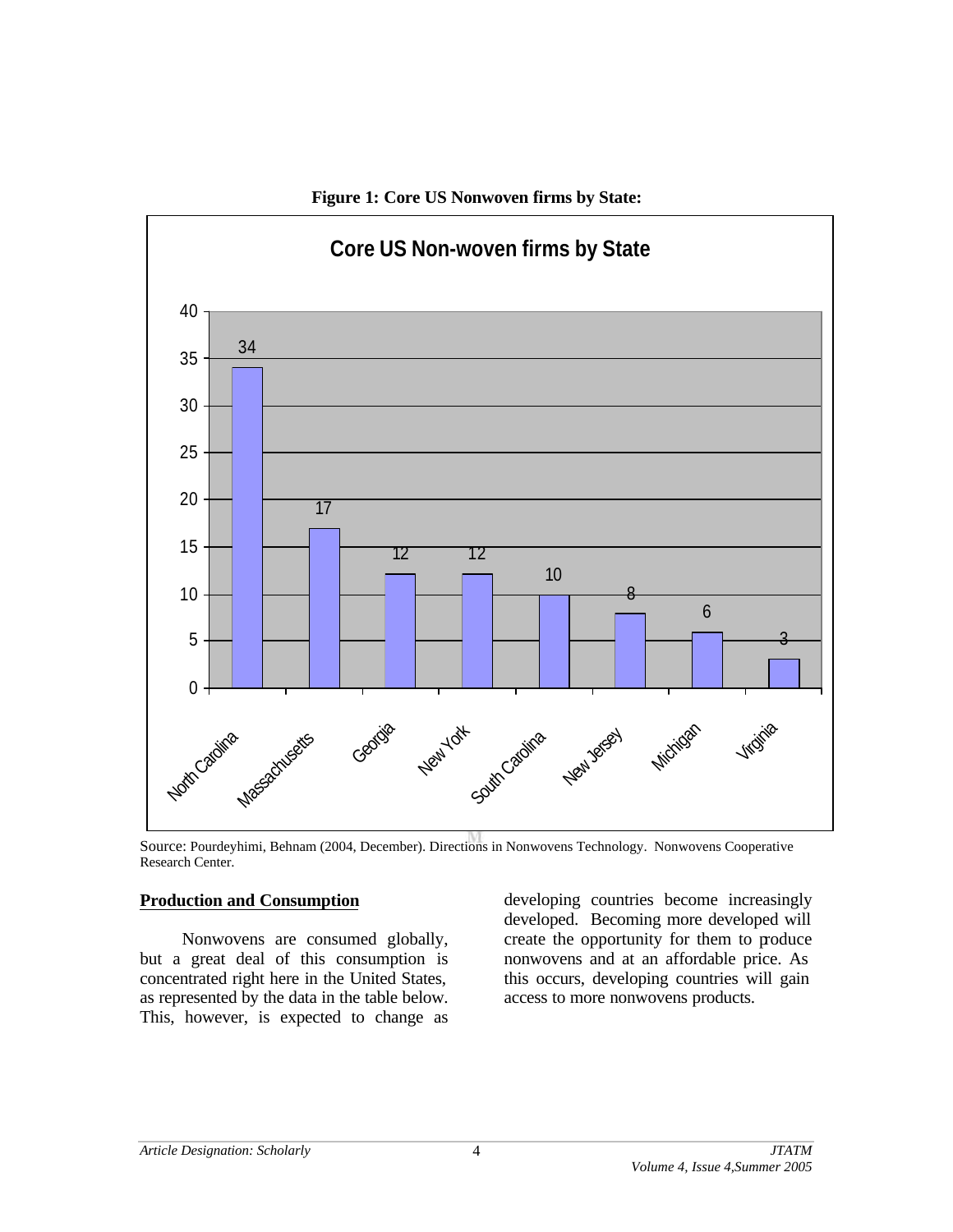| <b>Nonwovens consumption by Region 1983-2007</b><br>% of Total |            |                       |       |                |                                |  |  |
|----------------------------------------------------------------|------------|-----------------------|-------|----------------|--------------------------------|--|--|
| Year                                                           | <b>USA</b> | West<br><b>Europe</b> | Japan | <b>China</b>   | <b>Rest of</b><br>the<br>World |  |  |
| 1983                                                           | 52         | 31                    | 8     |                | 9                              |  |  |
| 1988                                                           | 48         | 30                    | 9     | $\overline{2}$ | 11                             |  |  |
| 1995                                                           | 38         | 30                    | 9     | 6              | 17                             |  |  |
| 1998                                                           | 35         | 30                    | 10    | 80             | 17                             |  |  |
| 1999                                                           | 34         | 30                    | 9     | 10             | 18                             |  |  |
| 2000                                                           | 33         | 30                    | 9     | 11             | 18                             |  |  |
| 2005                                                           | 31         | 31                    | 9     | 11             | 18                             |  |  |
| 2007                                                           | 30         | 30                    | 9     | 12             | 19                             |  |  |

## **Table 3: Nonwovens Consumption by Region**

Source: Stan Dobson, Manmade Fibers Fuel Growth of Nonwovens, Int ernational Fiber Journal, February 2001 - Volume  $16 /$  Number 1.  $^{10}$ 

Like consumption, nonwoven's production is found worldwide, but is mainly concentrated in

North America, Europe, and Japan.



**Figure 2: Worldwide Nonwovens Production**

Source: Pourdeyhimi, Behnam (2004, December). Directions in Nonwovens Technology. Nonwovens Cooperative Research Center.

The concentration of production in the western hemisphere and Japan may decline as developing countries advance their technology. Production is expected to rise in Latin America, Asia -Pacific, and the

Middle East. In terms of nonwoven roll goods production, production has increased since 1991 and is expected to increase over the next few years.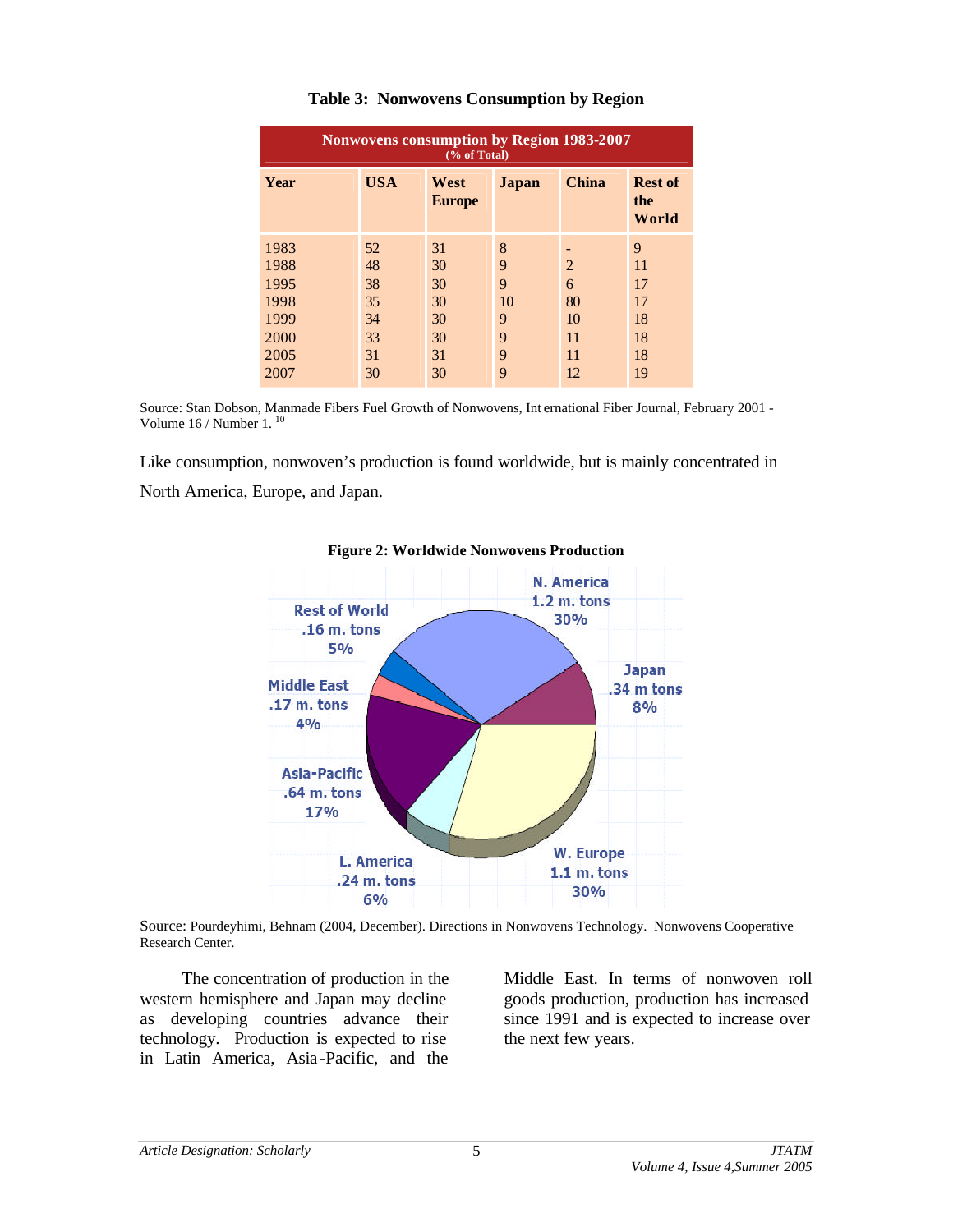| <b>Nonwovens production by Region 1983-2007</b><br>% of Total |            |                       |       |       |                                |  |
|---------------------------------------------------------------|------------|-----------------------|-------|-------|--------------------------------|--|
| <b>Year</b>                                                   | <b>USA</b> | West<br><b>Europe</b> | Japan | China | <b>Rest of</b><br>the<br>World |  |
| 1983                                                          | 53.0       | 34.0                  | 10.0  |       | 3.0                            |  |
|                                                               |            |                       |       |       |                                |  |
| 1988                                                          | 53.0       | 34.0                  | 9.0   | 1.0   | 3.0                            |  |
| 1995                                                          | 45.0       | 32.0                  | 9.0   | 2.0   | 12.0                           |  |
| 1998                                                          | 41.0       | 30.0                  | 8.0   | 3.5   | 17.5                           |  |
| 1999                                                          | 38.0       | 30.0                  | 8.0   | 5.0   | 19.0                           |  |
| 2000                                                          | 37.0       | 29.0                  | 8.0   | 6.0   | 20.0                           |  |
| 2005                                                          | 37.0       | 28.0                  | 8.0   | 7.0   | 20.0                           |  |
| 2007                                                          | 36.0       | 28.0                  | 8.0   | 7.0   | 21.0                           |  |

#### **Table 4: Nonwovens Production by Region**

Source: Stan Dobson, Manmade Fibers Fuel Growth of Nonwovens, International Fiber Journal, February 2001 - Volume 16 / Number 1. <sup>10</sup>

Advances in the industry are expected to be driven by incontinence products, filters and protective apparel. Total demand is forecasted to reach nearly \$5 billion in 2007. (Table 5)

|                        | 2002  | 2007    | <b>Share</b> |
|------------------------|-------|---------|--------------|
| Consumer, disposable   | \$935 | \$1,085 | 35.98%       |
| Medical, disposable    | 670   | 820     | 22.05        |
| Filtration, disposable | 580   | 740     | 16.67        |
| Other disposable       | 400   | 505     | 15.04        |
| Nondisposables         | 1,470 | 1,770   | 10.26        |

**Table 5: Nonwoven Fabric Demand**

Source: Market Share Reporter 2005, p192, graph 719

The nation's average age is rising, driven in part by the baby boomers reaching the retirement age and nation's low birth rate. This demographic shift in population will have a positive effect on growth of adult incontinence products and personal convenience items<sup>10</sup>. Longer life span of the population will increase consumption of nonwovens in the healthcare sector. Medical

procedures will become uniform around the world. The use of disposable nonwovens apparel and related surgical products are expected to increase their share of the total medical market versus reusable products.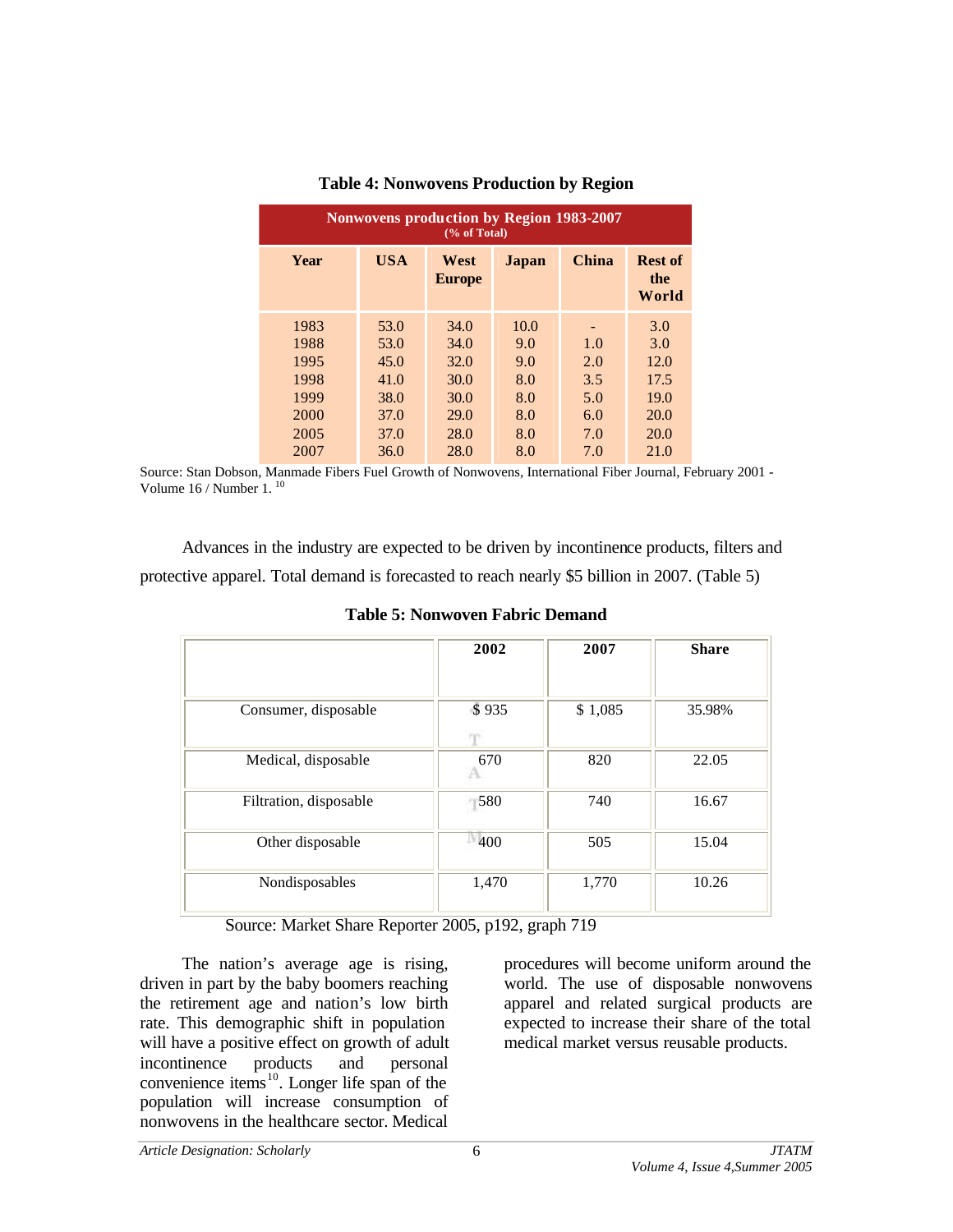#### **Fiber / Raw Material Consumption**

At present, the nonwovens industry is dominated by manmade fibers and resins. Polypropylene and polyester make up majority of nonwoven raw material consumption. World consumption of fibers in nonwoven production is 63%

polypropylene, 23% polyester, 8% viscose rayon, 2% acrylic, 1.5% polyamide and 3% other high performance fibers<sup>11</sup>. Future advancements will be in bicomponent fibers, micro fibers (split bicomponent fibers or meltblown nonwovens), nano fibers, biodegradable fibers, super-absorbent fibers and high performance fibers.



#### **Figure 3: Fiber Consumption in Nonwovens Industry**

Source: Raghavendra R. Hegde, M. G. Kamath, Atul Dahiya, Fiber and Fiber Consumption in Nonwovens, University of Tennessee 2004<sup>11</sup>. A

'n.

M

#### **Trends in the Nonwovens Industry**

Innovation is the key for growth within the nonwovens industry. Today's companies are fully aware that the world's resources are being exhausted at an increasing pace, and this situation demands the design of environmental friendly processes through out the nonwovens value chain. The important factors to consider are 12

- Waste elimination
	- i) Reduce
	- ii) Reuse
	- iii) Redesign
- Energy conservation
- **Reclamation**
- Recycle
- Government regulations and consumer awareness are forcing companies to come up with technologies that are environment friendly, including the capability of producing biodegradable, flushable and disperseable products. David Rigby Associates report that there will be more technological innovations such as
	- 1) New, more efficient and economical processing technologies,
	- 2) Direct polymer to roll goods,
	- 3) Use of new types of composite nonwovens and laminates, and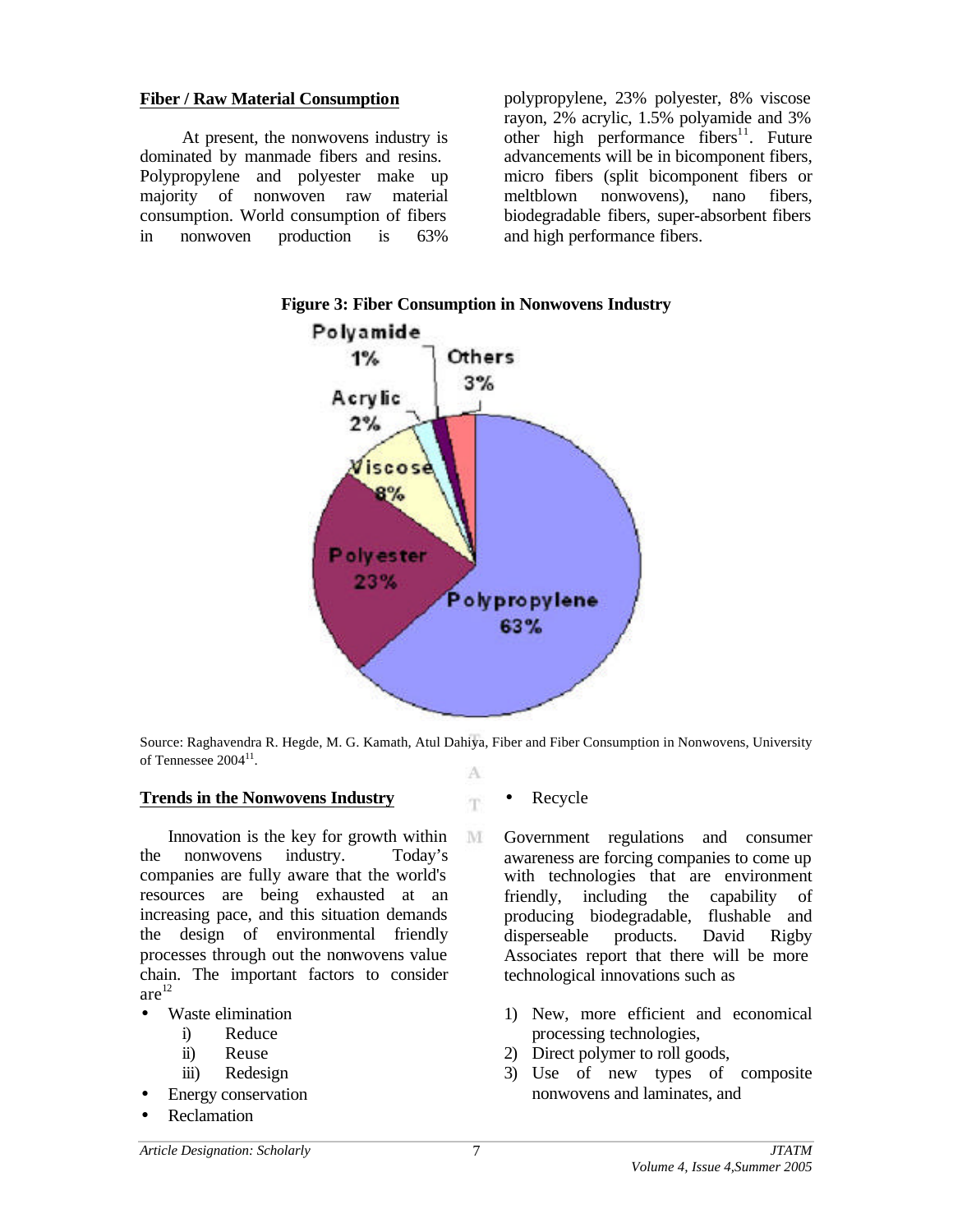4) New finishing techniques and novel additives (Hegde, Kamath, Dahiya;  $2004)$ <sup>11</sup>.

The review of Idea 2004 revealed a few other trends in nonwoven products. One very prevalent trend is the use of bicomponent and multicomponent fibers. These fibers have continued to grow in use, especially in spunbonded, meltblown and spunlaced products. In addition to multicomponent fibers, the use of finerdenier fibers and specialty fibers also continues to expand in all major types of nonwovens. There has also been increased sophistication of composite nonwoven products. These products are growing in number and as reported in Textile World include "the use of multiple polymers within a fabric, combining nonwovens produced by different processes, and fabrics combined with films and/or polymeric foams." The finishing of nonwovens products is also gaining more attention as producers try to create innovative products to meet customers' needs $^{13}$ .

# **Products**

Association of Nonwovens fabric industry defines nonwovens as "A sheet or web structure bonded together by entangling fiber or filaments (and by perforating films) mechanically, thermally or chemically. They are flat, porous sheets that are made directly from separate fibers or from molten plastic or plastic film. They are not made by weaving or knitting and do not require converting the fibers to yarn"<sup>14</sup>. Some of the familiar nonwoven products are as follows

- Disposable diapers
- Sanitary napkins & tampons
- Sterile wraps, caps, gowns, masks and drapings used in the medical field
- Household and personal wipes
- Laundry aids (fabric dryer-sheets)
- Aparel interlining
- Carpeting and upholstery fabrics, padding and backing
- Wall coverings
- Agricultural coverings and seed strips
- Automotive headliners and upholstery
- Filters
- Envelopes
- Tags
- Labels
- Insulation
- House wraps
- Roofing products
- Civil engineering fabrics/geotextiles (Source:  $INDA)^{14}$ )

According to a study by Packaged Facts, a market research firm based in New York City, U.S. sales of household cleaner cloths and wipes jumped from \$284.4 million (retail) in 2000 to \$435.9 million in 2002 for a compound annual growth rate of  $23.7\%$ <sup>15</sup>. The industry continues to grow with new production introductions, such as pet wipes and luxury facial products. As the consumer market matures and growth potential appears less attractive, some wipes manufacturers are focusing on the institutional and industrial wipes markets. Figure 4 shows an example of how household wipes are segmented. Personal wipes are a large segment of the household wipes.

J

T

A

 $\mathbf T$ 

M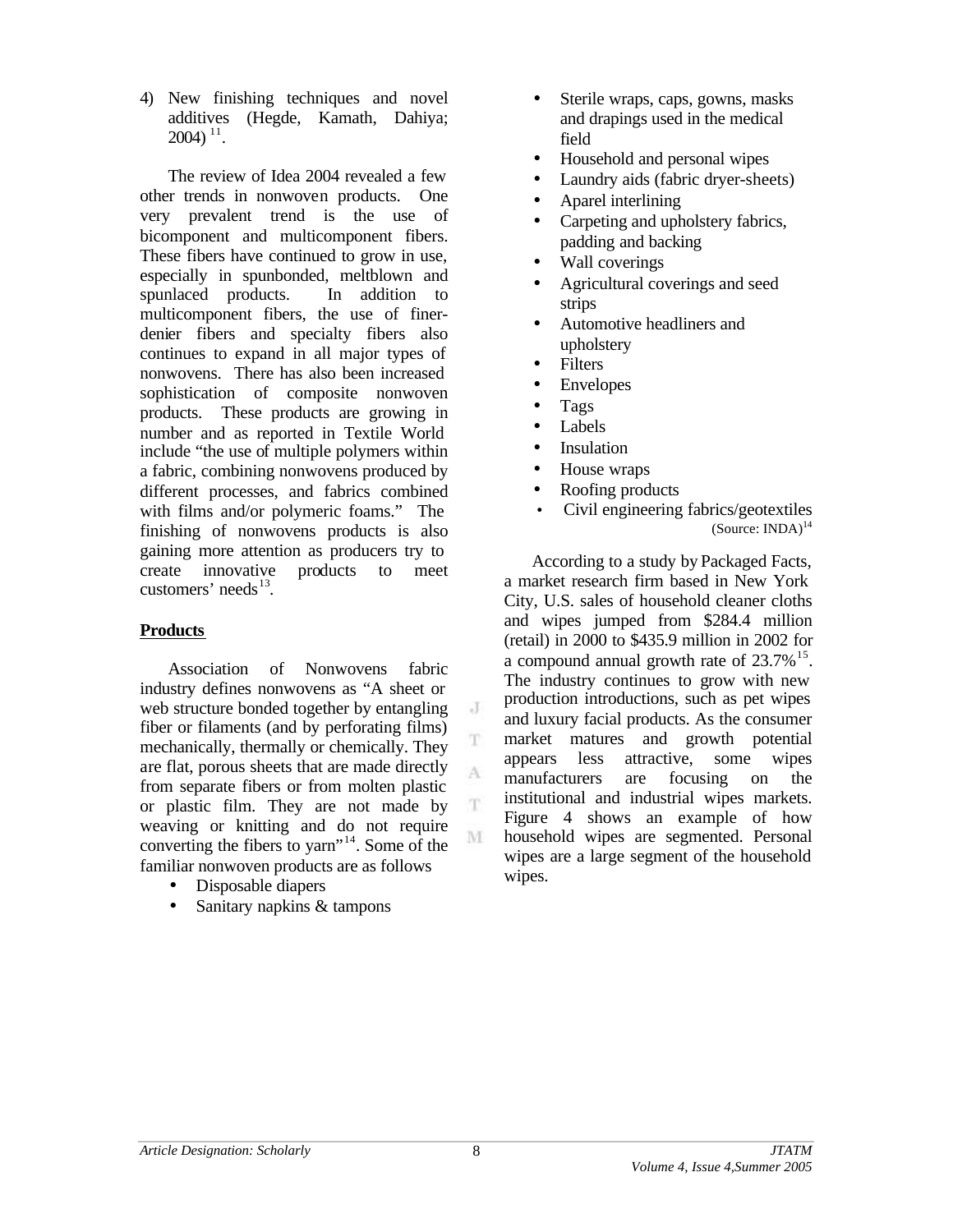

#### **Figure 4: Household Wipes Market Segments, 2004**

Source: Lisa Doyle, Global Cosmetic Industry, New York: Apr 2005.Vol.173, Iss. 4; pg. 38, 3 pgs <sup>16</sup>

m

A 'n

M

Euromonitor, a UK-based research firm, expects the global market to reach nearly \$5.3 billion in 2006, representing a compound annual growth rate of more than

#### **Imports and Exports**

With the exception of a few years in the late 1900s, U.S nonwoven producers have enjoyed a constant rise of exports for more than a decade. U.S. nonwovens roll goods producers export a little over twice the volume imported. The decline in the value of the U.S. dollar by 20%-30% against the Euro, British Pound, Yen and several other major currencies since mid 2002 is

6%. Although growth is only about half of what it was just a few years ago, it is still well ahead of what is expected for many household and personal care categories<sup>15</sup>.

expected to improve the competitiveness of the U.S. exports and will make nonwoven imports in the U.S. less attractive. This should be beneficial to domestic nonwoven producers involved in exports.

The nonwoven trade pattern is demonstrated in the figure below depicting US exports and imports of nonwoven roll goods.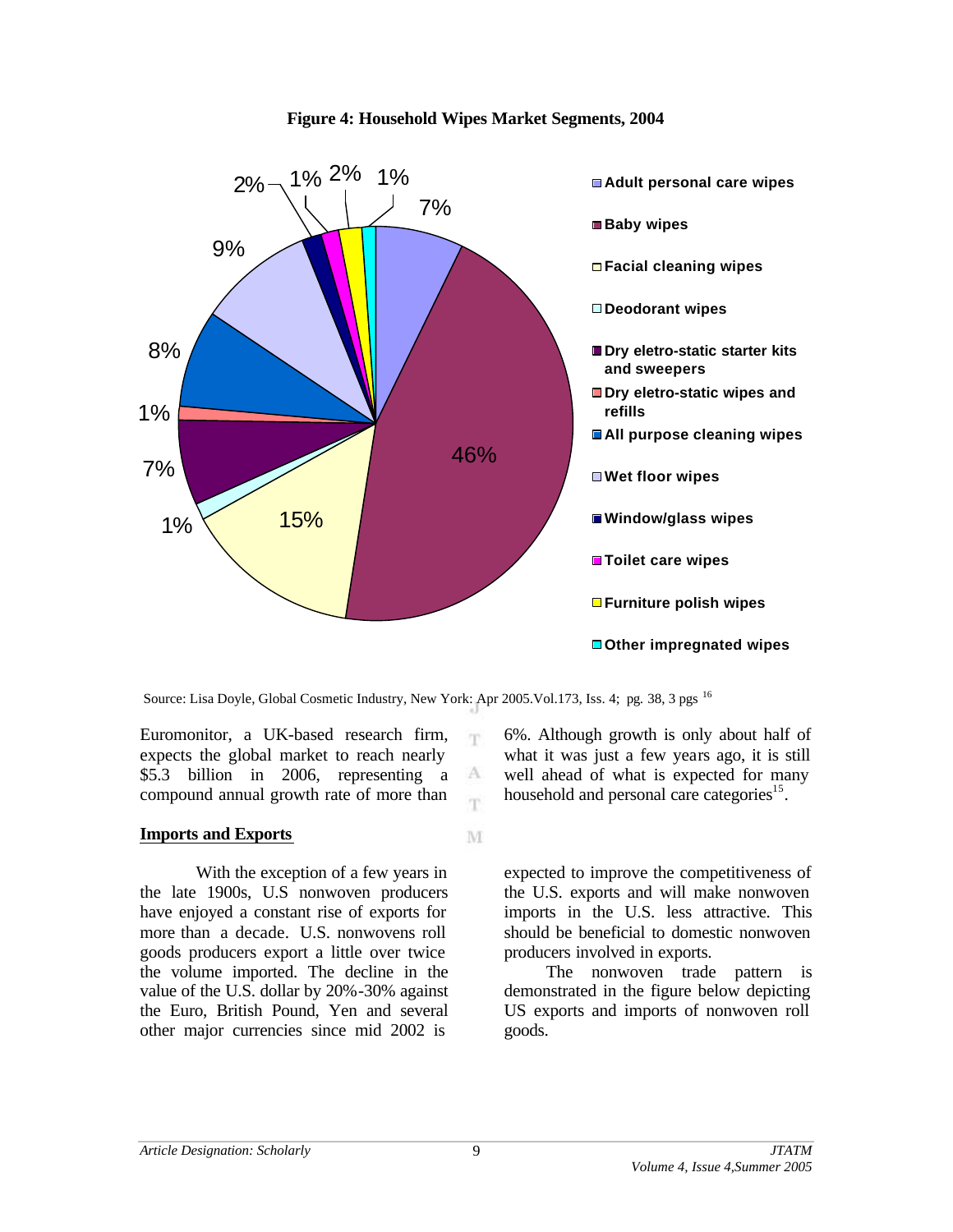## **Figure 5: Value of U.S. Nonwoven Roll Goods Imports and Exports**



VALUE OF U.S. NONWOVEN ROLL GOODS IMPORTS AND EXPORT! (millions of dollars)

**■** Imports ■ Exports<br>Source: INDA, USITC retrieved on September 7, 2005 from: http://www.inda.org/events/global/importexport.pdf <sup>17</sup>

#### **US Nonwoven Imports**

The latest data from the OTEXA website shows that the US imported nonwoven goods worth \$730.857 million by year ending June 2005. The following table shows the distribution of US nonwoven imports.

| US Imports Data for Nonwovens: Category 223 |               |                           |             |                |        |
|---------------------------------------------|---------------|---------------------------|-------------|----------------|--------|
|                                             |               | Data in Million of \$\$\$ |             |                |        |
| Countries                                   | Calendar year |                           | Year Ending | YE Jun-05      |        |
|                                             | 2003          | 2004                      | Jun-05      | $\%$<br>Change | %Share |
| World                                       | 583.563       | 674.242                   | 730.857     | 14.97          | 100    |
| Japan                                       | 74.306        | 88.702                    | 98.862      | 26.79          | 13.53  |
| Canada                                      | 79.323        | 87.015                    | 93.655      | 9.3            | 12.81  |
| Israel                                      | 77.666        | 81.855                    | 90.812      | 8.55           | 12.43  |
| Germany                                     | 69.228        | 84.195                    | 87.147      | 13.82          | 11.92  |
| Mexico                                      | 31.359        | 57.839                    | 63.983      | 42.24          | 8.75   |
| UK                                          | 32.672        | 37.184                    | 40.117      | 10.33          | 5.49   |
| Itlay                                       | 46.087        | 33.253                    | 30.525      | 25.07          | 4.18   |
| China                                       | 6.063         | 14.264                    | 27.362      | 213.89         | 3.74   |

**Table 6: US Nonwoven imports distribution by exporting countries**

J.

*Article Designation: Scholarly JTATM*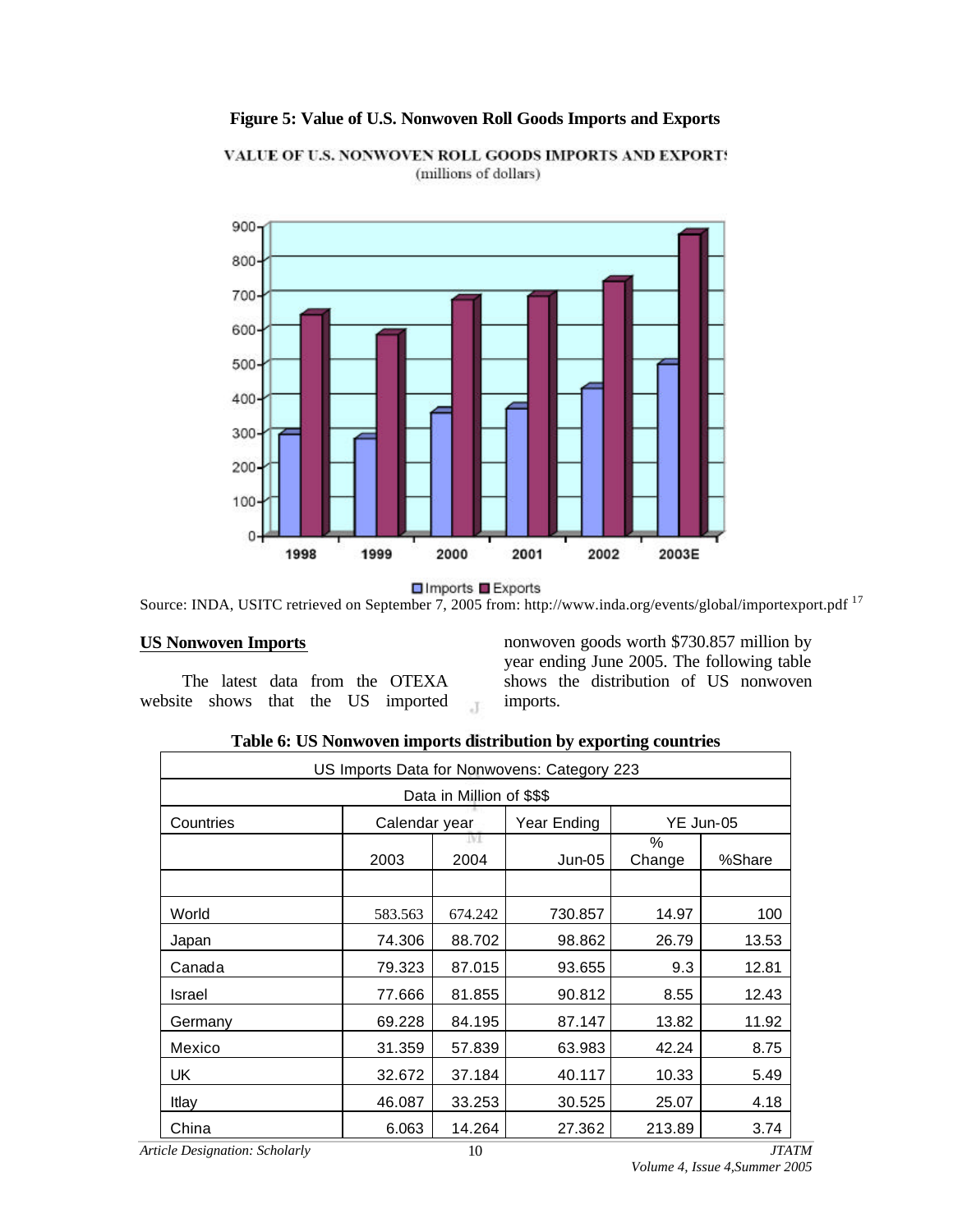| Luxemburg            | 19.392   | 17.43  | 21.663  | 3.58 | 2.96     |
|----------------------|----------|--------|---------|------|----------|
| France               | 17.612   | 18.204 | 18.646  | 9.56 | 2.55     |
| Rest of the world    |          |        | 158.085 |      | 21.63009 |
| World                | 730.857  |        |         |      |          |
| Top 10 Exporters     | 572,772  |        |         |      |          |
| %share of top 10 Exp | 78.36991 |        |         |      |          |

Source: OTEXA, http://otexa.ita.doc.gov/msrpoint.htm<sup>18</sup>

#### **US Nonwoven Exports**

The latest data from the OTEXA website shows that the US exported

nonwoven goods worth \$1,370,337 by year ending June 2005. The following table shows the distribution of US nonwoven exports.

| US Export Data for Felt & other Nonwovens |               |                            |                |                         |          |
|-------------------------------------------|---------------|----------------------------|----------------|-------------------------|----------|
|                                           |               | Data in thousand of \$\$\$ |                |                         |          |
| Countries                                 | Calendar year |                            | Year<br>Ending | YE Jun-05               |          |
|                                           | 2003          | 2004                       | <b>Jun-05</b>  | $\frac{0}{6}$<br>Change | %Share   |
| World                                     | 1121528       | 1252255                    | 1370337        | 18.07                   | 100      |
| Canada                                    | 232305        | 290157                     | 308699         | 20.43                   | 12.81    |
| Mexico                                    | 258835        | 263228                     | 290474         | 14.8                    | 21.2     |
| Belgium/Lu                                | 81846         | 93282                      | 106312         | 14.81                   | 7.76     |
| China                                     | 68370         | 83569                      | 100322         | 29.07                   | 7.32     |
| Hong Kong                                 | 64906         | 68812                      | 75740          | 9.87                    | 5.53     |
| Japan                                     | 64947         | 67892                      | 69056          | 6.93                    | 5.04     |
| UK                                        | 51248         | 53093                      | 58480          | 18.38                   | 4.27     |
| Thailand                                  | 31805         | 38126                      | 43922          | 48.15                   | 3.21     |
| Germany                                   | 38258         | 41214                      | 40183          | 19.32                   | 2.93     |
| South Korea                               | 23386         | 24785                      | 25545          | 19.56                   | 1.86     |
| Rest of the world                         |               |                            | 251604         |                         | 18.36074 |
| World YE Jun-05                           | 1370337       |                            |                |                         |          |
| Top 10 import mkts                        | 1118733       |                            |                |                         |          |
| %share of top 10 lmp mkts                 | 81.63926      |                            |                |                         |          |

#### **Table 7: US Nonwoven exports distribution by importing countries**

Source: OTEXA, http://otexa.ita.doc.gov/msrpoint.htm<sup>18</sup>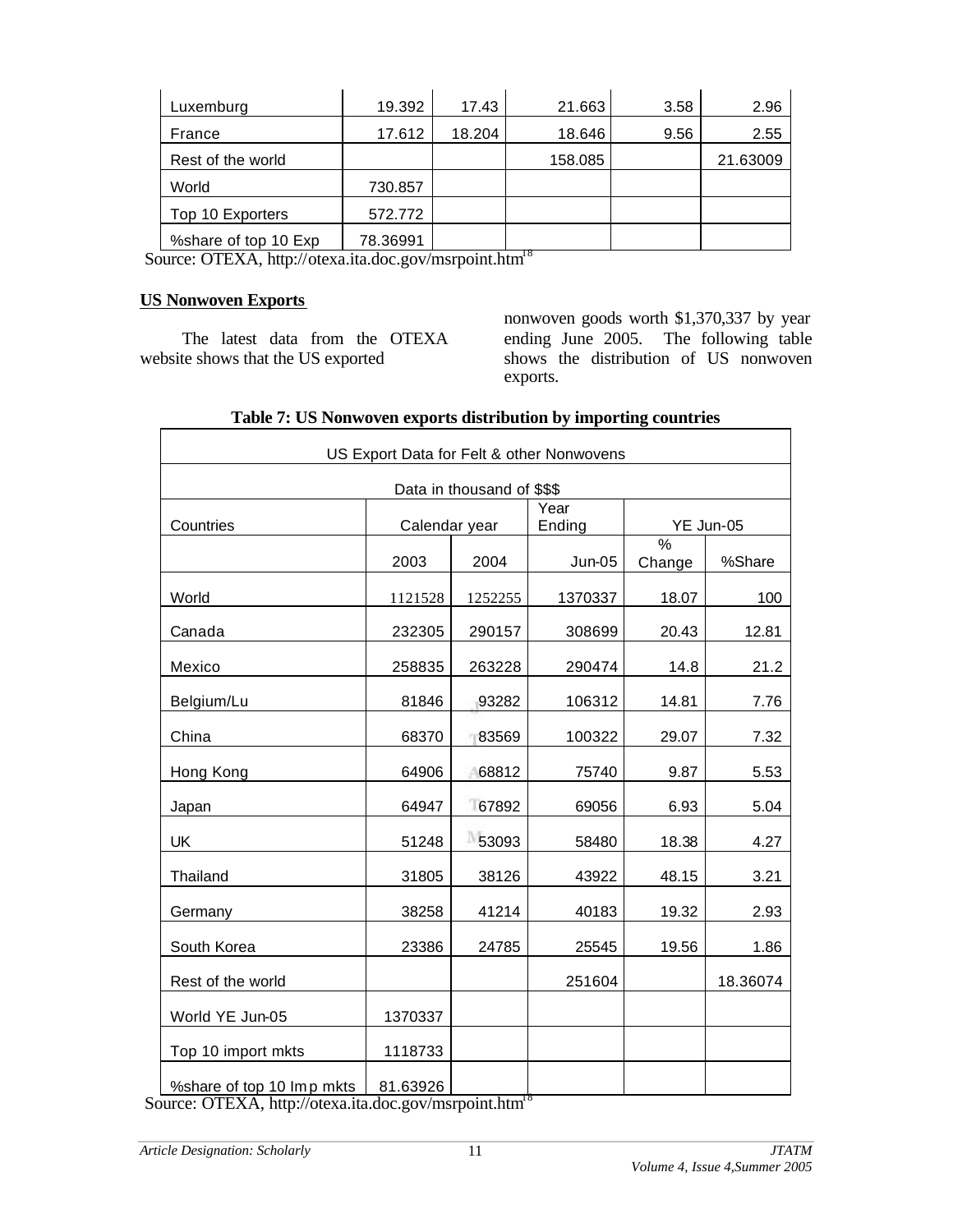Analysis of the US nonwovens import and export data reveals that US is a net exporter of nonwoven goods.



**Figure 6: Import Export Analysis of Nonwoven for year ending June 2005**

Note: The full circle is the combined volume of imports and exports. Exports are 187.5% of imports.

# **Trading Partners**

The top 10 export markets for U.S nonwoven producers include Canada, Mexico, Belguim/Luxemburg, China, Hong Kong, Japan, U.K., Thailand, Germany, and South Korea. The top 10 countries for nonwoven imports are Japan, Canada, Israel, Germany Mexico, U.K., Italy and China.. Below you can see the regional distribution of these exports and imports.



**Figure 7: Regional Distribution of US Nonwoven export**

Source: OTEXA, see Table 2 in Appendix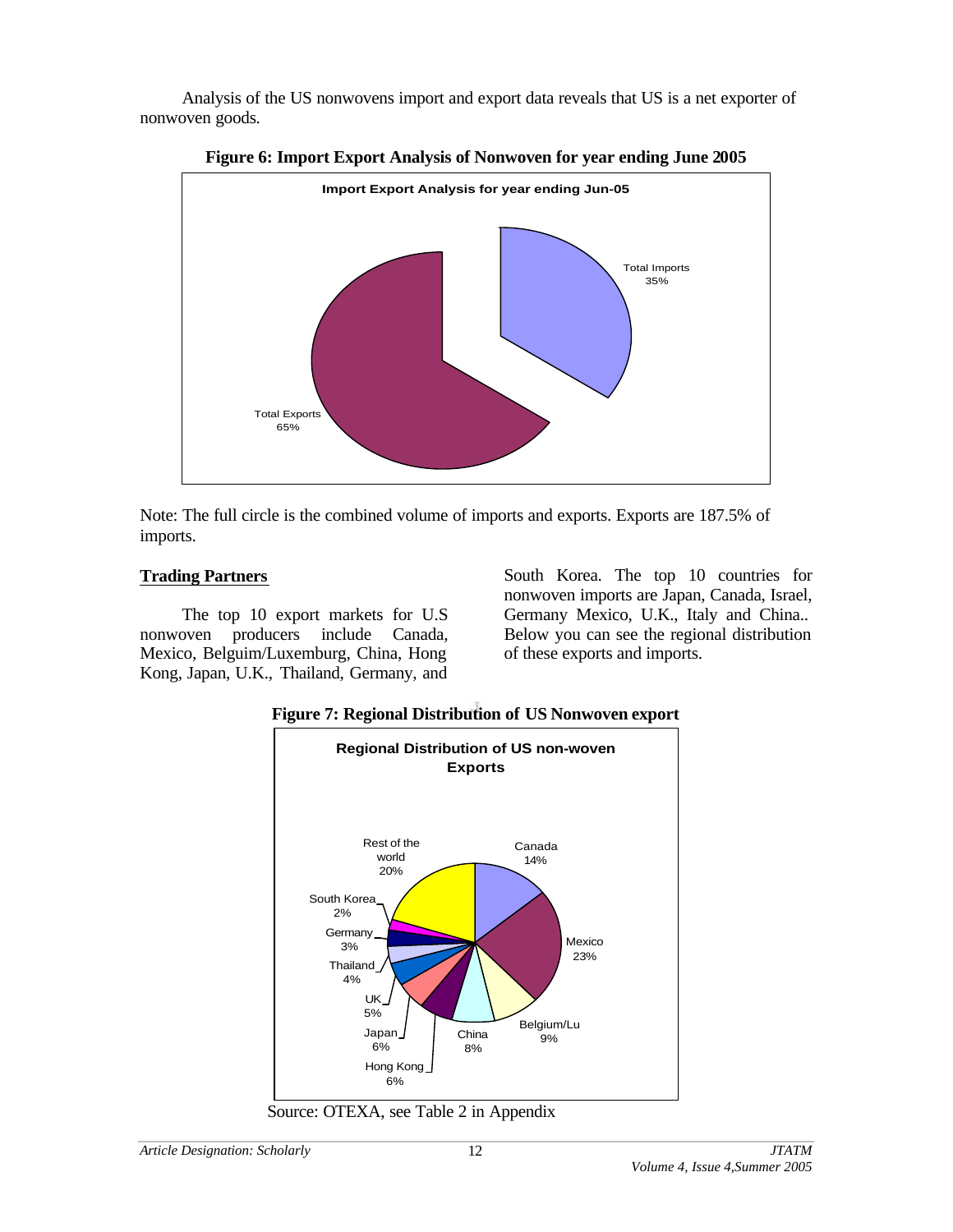

#### **Figure 8: Regional Distribution of US- Nonwoven Imports**

Source: OTEXA, see Table 3 in Appendix

## **Major players/ Competitors**

Below we have ranked firms by world wide nonwovens sales in millions of dollars (2004). Freudenberg was the largest producer of nonwovens, reporting \$1.4 billion in sales in 2003. The top 10 has

remained intact in recent years with DuPont Nonwovens, Ahlstrom Fiber Composites, Kimberly-Clark, BBA Fiberweb, PGI, Johns Manville, Colbond, Buckeye and Japan Vilene rounding out the top positions. Each company is ranked on the basis of their 2004 sales<sup>19</sup>.

A T

 $\rm _{c}J$  $\mathbf{T}$ 

M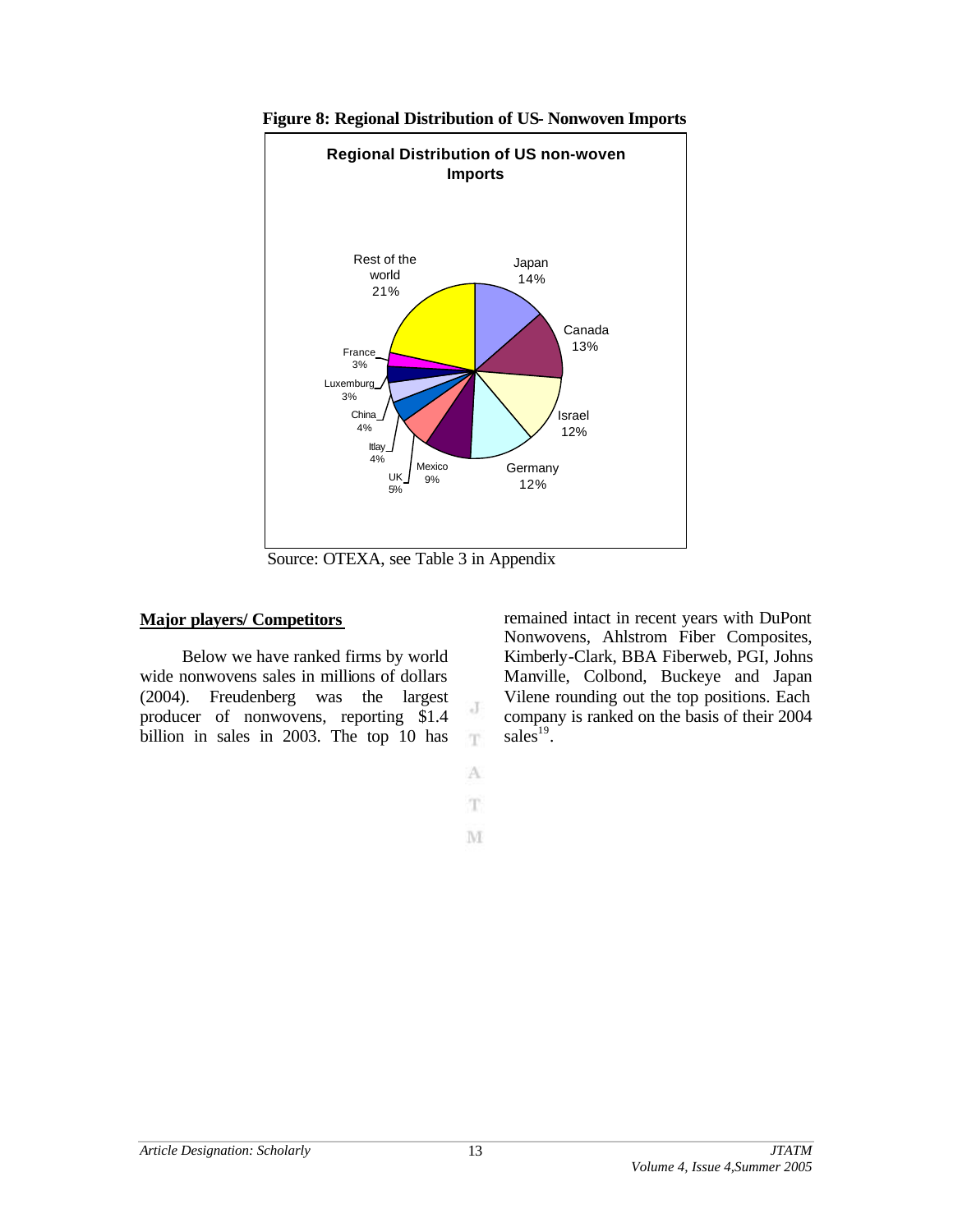

 $\cdot$  J T

A

T

M

**Figure 9: Major Players in the Nonwoven Industry**

Source: International Top 40, Nonwovens Industry 2004<sup>19</sup>

#### **Global Supply Chain**

Due to a very strong domestic industry U.S. foreign dependence for procurement of nonwovens is very low as compared to apparel for instance. The different supply chain positions are $^{20}$ 

- i) Raw Material Suppliers
- ii) Equipment Manufacturer
- iii) Nonwoven Producers
- iv) Finished product manufacturers
- v) Converter or finisher
- vi) Investment community

The US is the world's largest producer of nonwovens. The industry heavily uses petroleum based synthetic fibres and resins as the basic raw material. Imports of raw materials will grow because the US has fewer trade barriers than other countries. Most of the equipment manufacturers for the nonwoven industry are based in Europe, primarily in France, Germany and Italy. Due to continued growth of nonwovens in the

US, the manufacturing is now beginning to move to the US as well.

One major problem, threatening to disrupt the global supply chain of the nonwoven industry is surging oil prices, which in turn makes it expensive to produce raw material. The industry may have to invest in R&D to evolve alternate sources for raw materials. The problem with raw material is oil prices. The surge is oil prices is because of increase in demand due growing economies of China and India, and speculation over continued US refinery outages. The increase in oil prices is escalating the raw material prices and could possibility slow the nonwoven's growth rate.

## **Three Interesting Facts About the US Nonwovens Industry**

1 The US is the world's largest producer as well as consumer of nonwoven  $\text{goods}^{10}$ .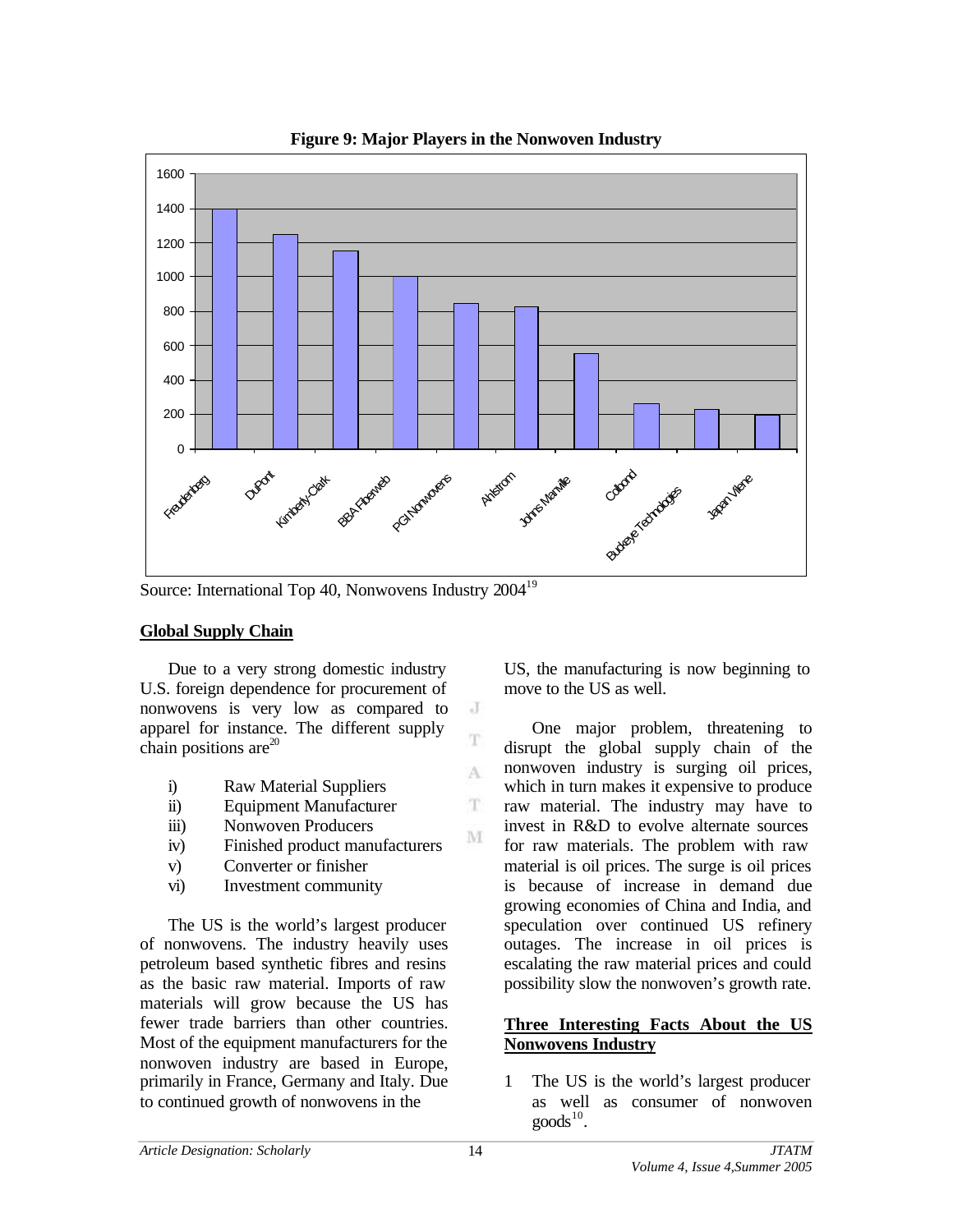- 2 Unlike many other textile and apparel categories, the US is a net exporter for the nonwoven goods.
- 3 According to a new report from INDA, nonwovens production grew at an

average of 7.5% a year during the 1990s. The global nonwovens production is forecasted to increase by  $8.5\%$  annually until  $2006^{21}$ .

 $\rm J$  $\mathbf{T}$ A  $\mathbf{T}$ 

 $\mathbf{M}$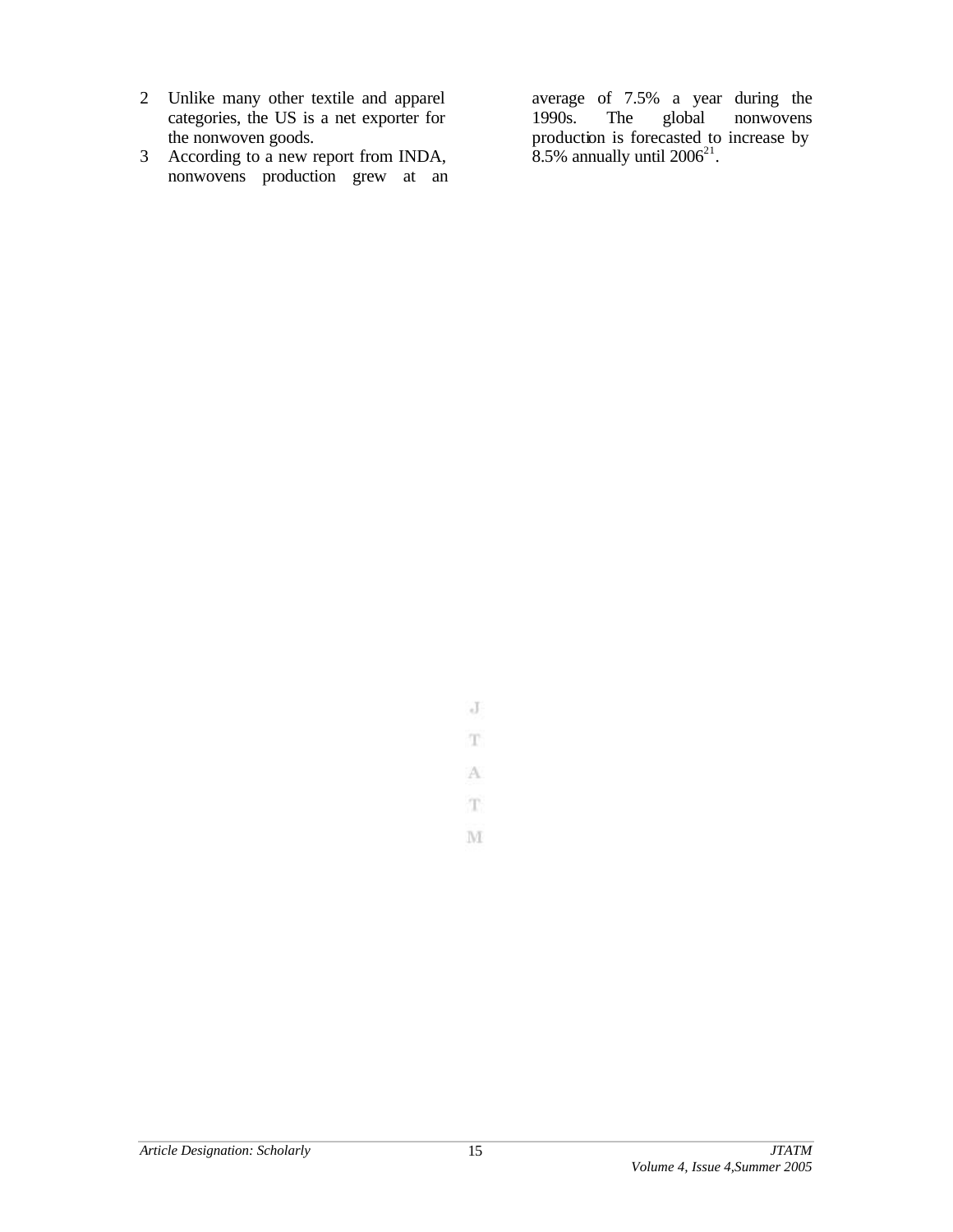# **Appendix**

|                                                        | First quarter 2005 |          |
|--------------------------------------------------------|--------------------|----------|
| Product description                                    |                    |          |
|                                                        | Quantity**         | Value*** |
| Total.                                                 | 616,013            | 4,784.1  |
| Men's and boys' apparel:                               |                    |          |
| Suits.                                                 | 745                | 91.4     |
| Coats                                                  | 5,739              | 213.1    |
| <b>Tops</b>                                            | 167,737            | 644.3    |
| <b>Bottoms</b>                                         | $(D^*)$            | (D)      |
| Underwear and nightwear.                               | 33,405             | 63.8     |
| Other garments                                         | 14,181             | 183.1    |
| Women's and girls' apparel:                            |                    |          |
| <b>Dresses</b>                                         | 26,190             | 596.4    |
| Coats                                                  | 2,453              | 86.9     |
| <b>Tops</b>                                            | 94,083             | 755.2    |
| <b>Bottoms</b>                                         | 56,032             | 664.3    |
| Underwear and nightwear                                | (D)                | (D)      |
| Other garments                                         | 23,260             | 344.8    |
| Infants' apparel                                       | 6,122              | 23.8     |
| Coats, jackets, vests, swimwear,                       | A                  |          |
| and sweaters                                           | (D)<br>m           | (D)      |
| <b>Dresses</b>                                         | 477                | 6.3      |
| Shirts, knit or woven                                  | TAT<br>(D)         | (D)      |
| Sets                                                   | 182                | 1.2      |
| Pants and shorts                                       | (D)                | (D)      |
| Play clothing                                          | 1,454              | 4.3      |
| Underwear                                              | (D)                | (D)      |
| Nightwear                                              | (D)                | (D)      |
| Total Value of Production and shipments for<br>Apparel |                    | 3,678.9  |

# **Table 1: US Apparel Production and shipment Data**

Source: *Census Bureau,* retrieved on Sep 7, 2005 from http://www.census.gov/cir/www/315/mq315a.html \*D Withheld to avoid disclosing data for individual companies.

\*\* Quantity in thousands of units. \*\*\*Value in millions of dollars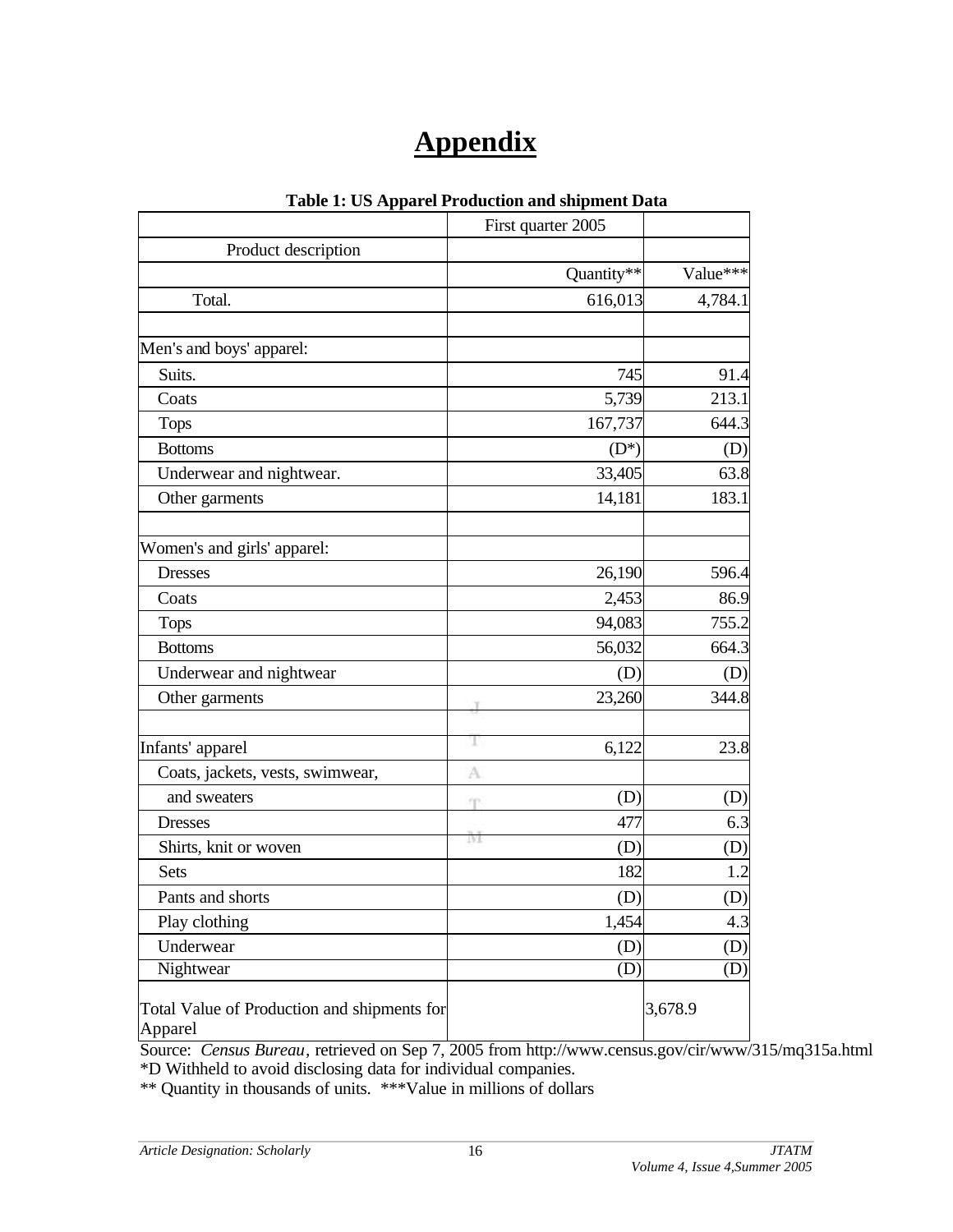# **Table 2**

| Canada                 | 12.81    |
|------------------------|----------|
| Mexico                 | 21.2     |
| Belgium/Lu             | 7.76     |
| China                  | 7.32     |
| Hong Kong              | 5.53     |
| Japan                  | 5.04     |
| UK                     | 4.27     |
| Thailand               | 3.21     |
| Germany                | 2.93     |
| South Korea            | 1.86     |
| J<br>Rest of the world | 18.36074 |

# **For Graph of regional distribution of Exports**

Source: OTEXA, retrieved on September 7, 2007 from: http://otexa.ita.doc.gov/msrpoint.htm

> A  $\mathbf T$

 $\mathbf{M}$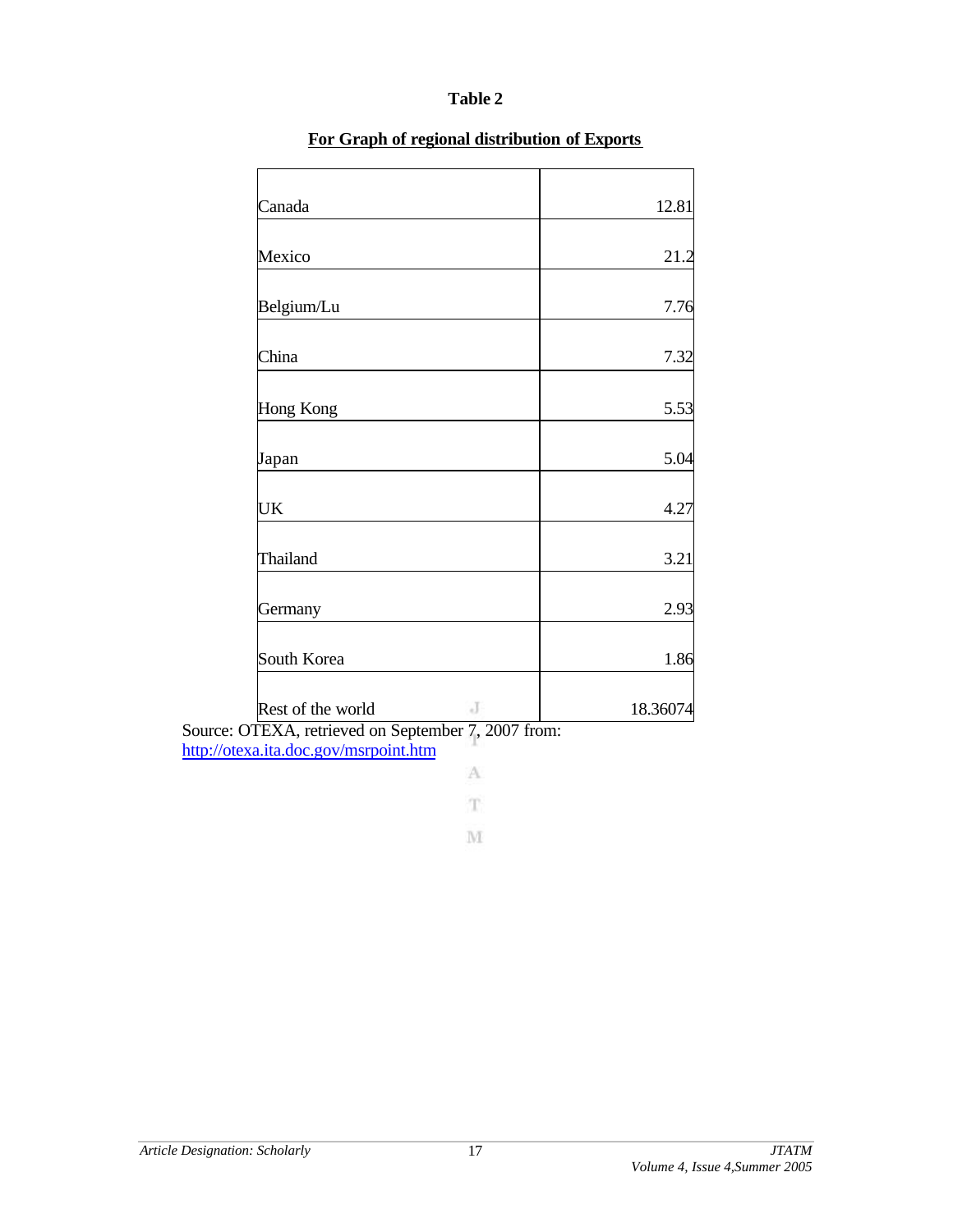# **Table 3**

| Japan                  | 13.53    |
|------------------------|----------|
|                        |          |
| Canada                 | 12.81    |
|                        |          |
| Israel                 | 12.43    |
|                        |          |
| Germany                | 11.92    |
|                        |          |
| Mexico                 | 8.75     |
|                        |          |
| UK                     | 5.49     |
|                        |          |
| Itlay                  | 4.18     |
|                        |          |
| China                  | 3.74     |
|                        |          |
| Luxemburg              | 2.96     |
| $_{\rm d}$             |          |
| France<br>m            | 2.55     |
| Rest of the world<br>Λ | 21.63009 |

# **For Graph of regional distribution of Imports**

Source: OTEXA, retrieved on September 7, 2007 from: http://otexa.ita.doc.gov/msrpoint.htm T

# **References**

- 1. Encarta.com, *US, Economy,* retrieved on Sep 7, 2005 from: http://encarta.msn.com/encyclopedia\_17 41500821/United\_States\_(Economy).ht ml
- 2. *Census Bureau home page*, retrieved on Sep 7, 2005 from: http://www.census.gov/
- 3. Success-and-culture.net, *Per capita income around the world*, retrieved on Sep 7, 2005 from: http://www.success-

andculture.net/articles/percapitaincome.sht ml

- 4. The world fact book, *Rank order population*, retrieved on Sep 7, 2005 from: http://www.cia.gov/cia/publications/fact book/rankorder/2119rank.html
- 5. World Development Indicators Database, World Bank, 15 July 2005. Retrieved on October 3, 2005 from:

M